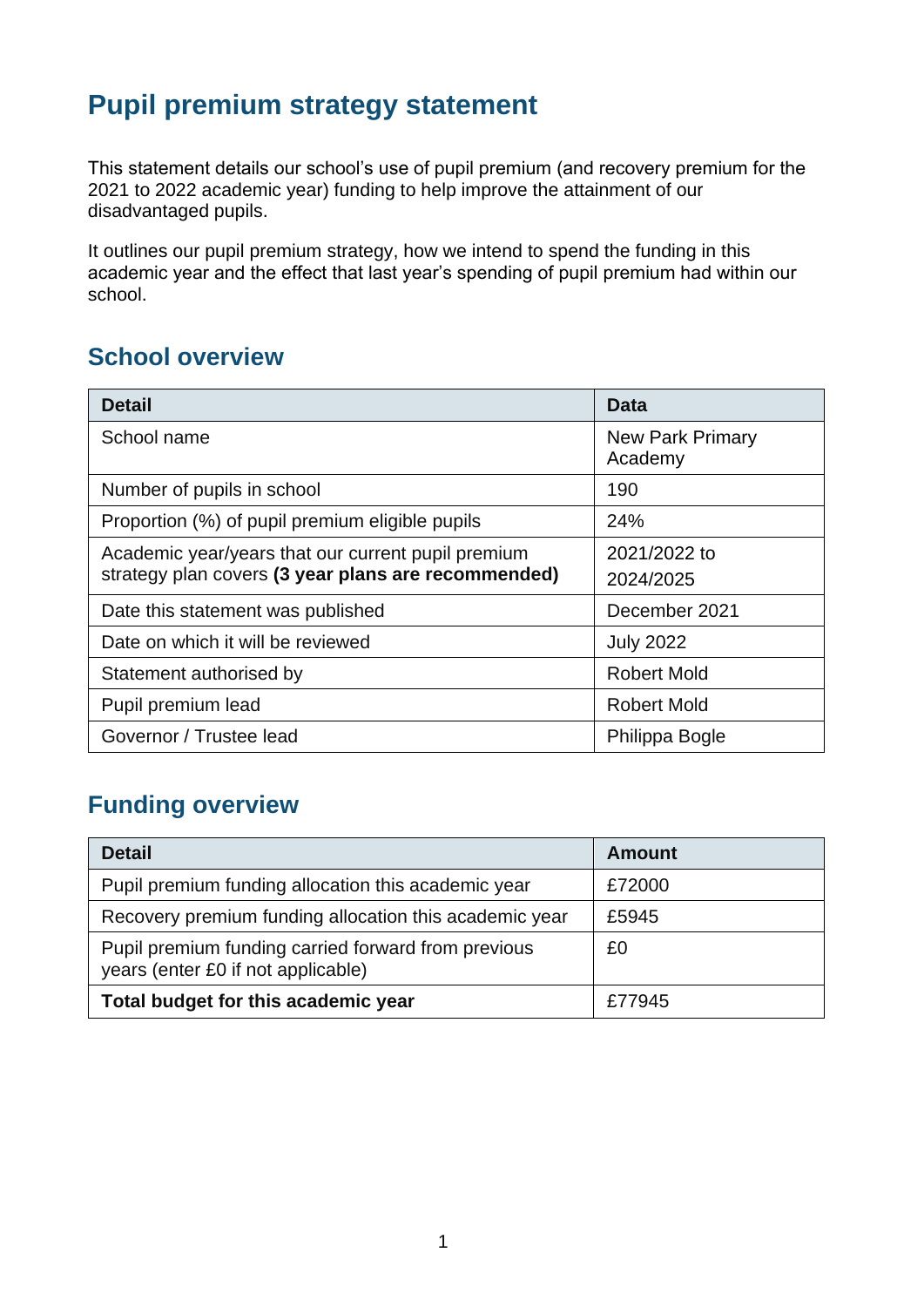# **Part A: Pupil premium strategy plan**

#### **Statement of intent**

Our pupil premium strategy follows a tiered approach, focusing spending on ensuring high-quality teaching for all children, targeted academic support for those at risk of falling behind, and addressing non-academic challenges to success eg. poor attendance. Our disadvantaged children sit at the heart of our academy development plan and we aim to nurture all children who face additional challenges, eliminating gaps between them and their peers and ensure excellent achievement for all.

High Quality Teaching:

• Our investment in high-quality teaching includes dedicated time for subject leaders to develop and oversee their curriculum areas of responsibility, additional teaching capacity to maintain our curriculum structure through changing cohort sizes and a focus on training and support for teachers and teaching assistants

Targeted Academic Support

- Supporting children through structured small-group and one-to-one interventions which complement the classroom curriculum, helping children catch-up with their peers
- Making use of the recovery premium and school-led tuition funding to offer targeted academic support to individuals and small groups

Non-Academic Challenges

- Appointing a Family Support Worker to support families who are facing hardship
- Our Community Hub hosts the Resurrected Bites Community Grocery, a playgroup and drop-in sessions throughout the week for school and local families
- Engaging families and children with poor attendance or who are persistently absent and ensuring their regular attendance at school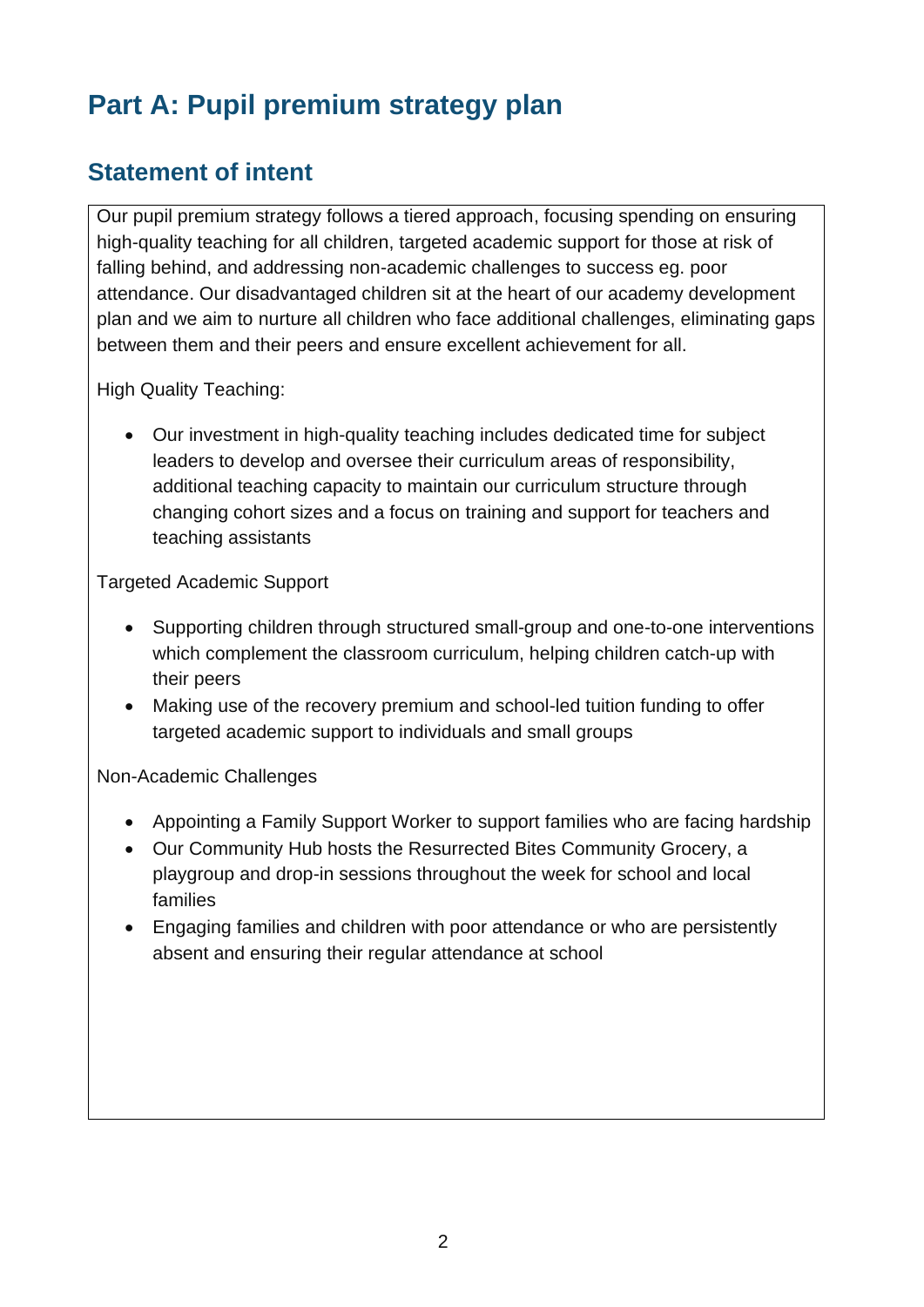## **Challenges**

This details the key challenges to achievement that we have identified among our disadvantaged pupils.

| <b>Challenge</b><br>number | <b>Detail of challenge</b>                                                                                                                                                                                                                                               |
|----------------------------|--------------------------------------------------------------------------------------------------------------------------------------------------------------------------------------------------------------------------------------------------------------------------|
| 1                          | Our assessments and observations indicate that the education and well-<br>being of many of our disadvantaged pupils have been impacted by par-<br>tial school closures to a greater extent than for other pupils. These find-<br>ings are supported by national studies. |
|                            | This has resulted in significant knowledge gaps leading to pupils falling<br>further behind age-related expectations, especially in reading                                                                                                                              |
| $\overline{2}$             | Phonics outcomes for disadvantaged pupils are significantly below<br>those of non-disadvantaged pupils                                                                                                                                                                   |
| 3                          | Observations and discussions with pupils and families have identified<br>significant financial challenges that particularly affect disadvantaged pu-<br>pils                                                                                                             |
|                            | Some disadvantaged children have unsettled or challenging home envi-<br>ronments that negatively impacts upon their academic progress                                                                                                                                    |
| 4                          | An increasing number of children begin school with poor levels of self-<br>regulation and self-care. Due to the impact of the pandemic, these<br>children have had limited experiences and opportunities to socialise with<br>other children                             |
| 5                          | There is significant mobility within the school, with many children<br>arriving and leaving throughout the year. These children often have<br>gaps in learning from previous school moves                                                                                |
| 6                          | Our attendance data indicates that attendance among disadvantaged<br>pupils has been between 3 - 4% lower than for non-disadvantaged pu-<br>pils                                                                                                                         |
|                            | Persistent absence amongst disadvantaged pupils is too high                                                                                                                                                                                                              |

## **Intended outcomes**

This explains the outcomes we are aiming for **by the end of our current strategy plan**, and how we will measure whether they have been achieved.

| <b>Intended outcome</b>                                                                                      | <b>Success criteria</b>                                                                                                                                                               |
|--------------------------------------------------------------------------------------------------------------|---------------------------------------------------------------------------------------------------------------------------------------------------------------------------------------|
| Children receive quality-first teaching and<br>timely interventions to enable them to<br>make rapid progress | The quality of teaching and learning at<br>school is Outstanding<br>Disadvantaged children who receive<br>targeted interventions make rapid<br>progress and catch up with their peers |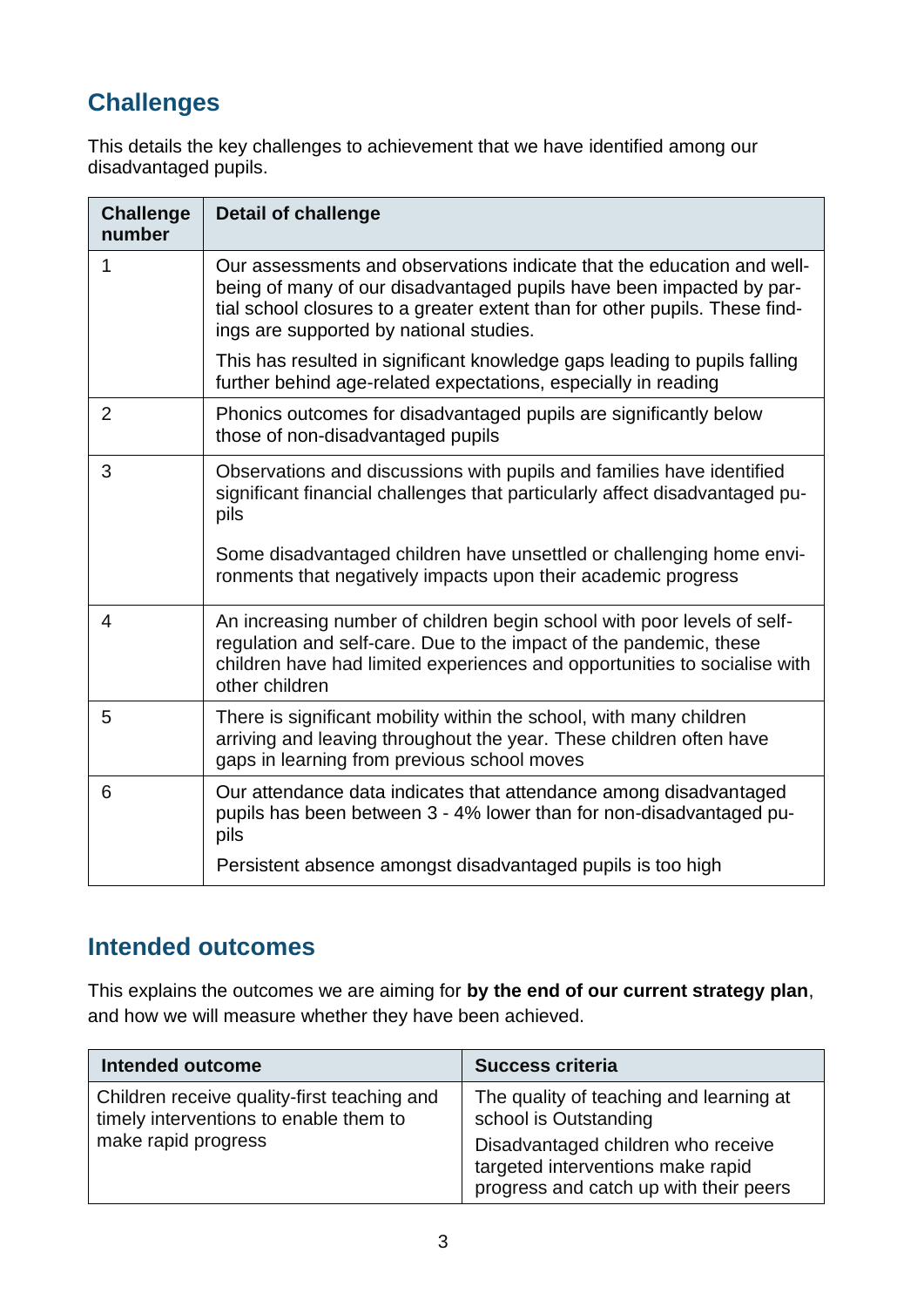| Improved reading attainment among<br>disadvantaged pupils                                                                     | Reading age checks show<br>disadvantaged children are in line with<br>or exceeding their chronological age<br>Phonics outcomes in 2024/25 show the<br>gap between disadvantaged and non-<br>disadvantaged has considerably<br>narrowed<br>KS2 reading outcomes in 2024/25 show<br>that more than 75% of disadvantaged<br>pupils met the expected standard. |
|-------------------------------------------------------------------------------------------------------------------------------|------------------------------------------------------------------------------------------------------------------------------------------------------------------------------------------------------------------------------------------------------------------------------------------------------------------------------------------------------------|
| Improved maths attainment for<br>disadvantaged pupils at the end of KS2                                                       | KS2 maths outcomes in 2024/25 show<br>that more than 75% of disadvantaged<br>pupils meet the expected standard.                                                                                                                                                                                                                                            |
| Disadvantaged and service children<br>arriving mid-year settle quickly into school<br>routines and friendship groups          | Pupil and parent surveys indicate<br>children have strong friendships, are<br>happy and enjoy learning at New Park                                                                                                                                                                                                                                         |
| Children attend school on time every day                                                                                      | Absence for disadvantaged children is<br>below 5% and persistent absence is<br>below 10%                                                                                                                                                                                                                                                                   |
| Children access the school curriculum<br>and wider opportunities regardless of<br>family income and personal<br>circumstances | Disadvantaged children are receiving<br>free school uniform, and accessing<br>educational visits and after-school clubs                                                                                                                                                                                                                                    |
| Children and families are supported<br>through difficult home circumstances                                                   | Families in need receive early<br>intervention<br>Family Support Worker works with                                                                                                                                                                                                                                                                         |
|                                                                                                                               | families to ensure high levels of welfare,<br>attendance and progress are maintained                                                                                                                                                                                                                                                                       |
| To achieve and sustain improved<br>wellbeing for all pupils in our school,<br>particularly our disadvantaged pupils           | Sustained high levels of wellbeing from<br>2024/25 demonstrated by:<br>qualitative data from student voice,                                                                                                                                                                                                                                                |
|                                                                                                                               | student and parent surveys and<br>teacher observations                                                                                                                                                                                                                                                                                                     |
|                                                                                                                               | high levels of participation in<br>$\bullet$<br>enrichment activities among<br>disadvantaged pupils                                                                                                                                                                                                                                                        |
| To achieve and sustain improved<br>attendance for all pupils, particularly our<br>disadvantaged pupils.                       | Sustained high attendance from 2024/25<br>demonstrated by:                                                                                                                                                                                                                                                                                                 |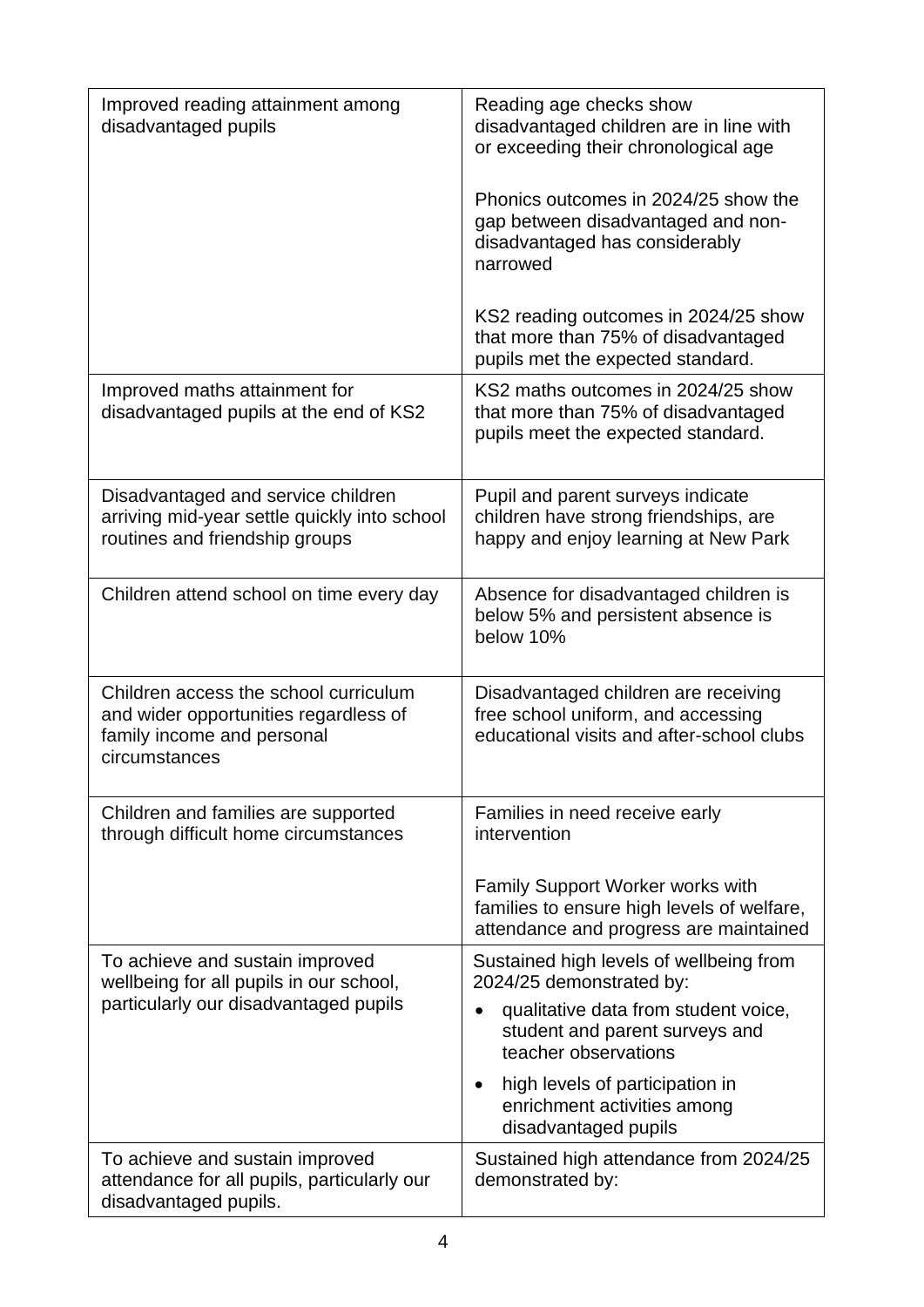| the overall absence rate for all pupils<br>being no more than 4%                         |
|------------------------------------------------------------------------------------------|
| the percentage of all pupils who are<br>persistently absent being below 8%               |
| the percentage of disadvantaged<br>pupils who are persistently absent<br>being below 15% |

## **Activity in this academic year**

This details how we intend to spend our pupil premium (and recovery premium funding) **this academic year** to address the challenges listed above.

#### **Teaching (for example, CPD, recruitment and retention)**

Budgeted cost: £ *60000*

| <b>Activity</b>                                                                                 | Evidence that supports this approach                                                                                                                                                                                              | <b>Challenge</b><br>number(s)<br>addressed |
|-------------------------------------------------------------------------------------------------|-----------------------------------------------------------------------------------------------------------------------------------------------------------------------------------------------------------------------------------|--------------------------------------------|
| Additional teaching<br>capacity and CPD                                                         | The single biggest factor in the quality of<br>education at New Park is the quality of<br>teaching.<br>We will invest in additional teaching capacity<br>to ensure we can deliver a high quality                                  | 1, 2, 3, 4                                 |
|                                                                                                 | curriculum, despite significant differences in<br>cohort sizes and high levels of mobility                                                                                                                                        |                                            |
| Subject leadership<br>time and CPD                                                              | The quality of the curriculum is driven by<br>middle leaders who have dedicated and<br>protected leadership time<br>$SEN - 1$ day per week                                                                                        | 1, 2, 4                                    |
|                                                                                                 | Core subjects - 1 day per fortnight<br>Foundation subjects $-1$ day every 4 weeks                                                                                                                                                 |                                            |
| Purchase fully<br>decodable phonics<br>books to support<br>teaching of early<br>reading at home | Systematic Synthetic Phonics approaches<br>have a strong evidence base that indicates a<br>positive impact on the accuracy of word<br>reading (though not necessarily<br>comprehension), particularly for<br>disadvantaged pupils | 1, 2                                       |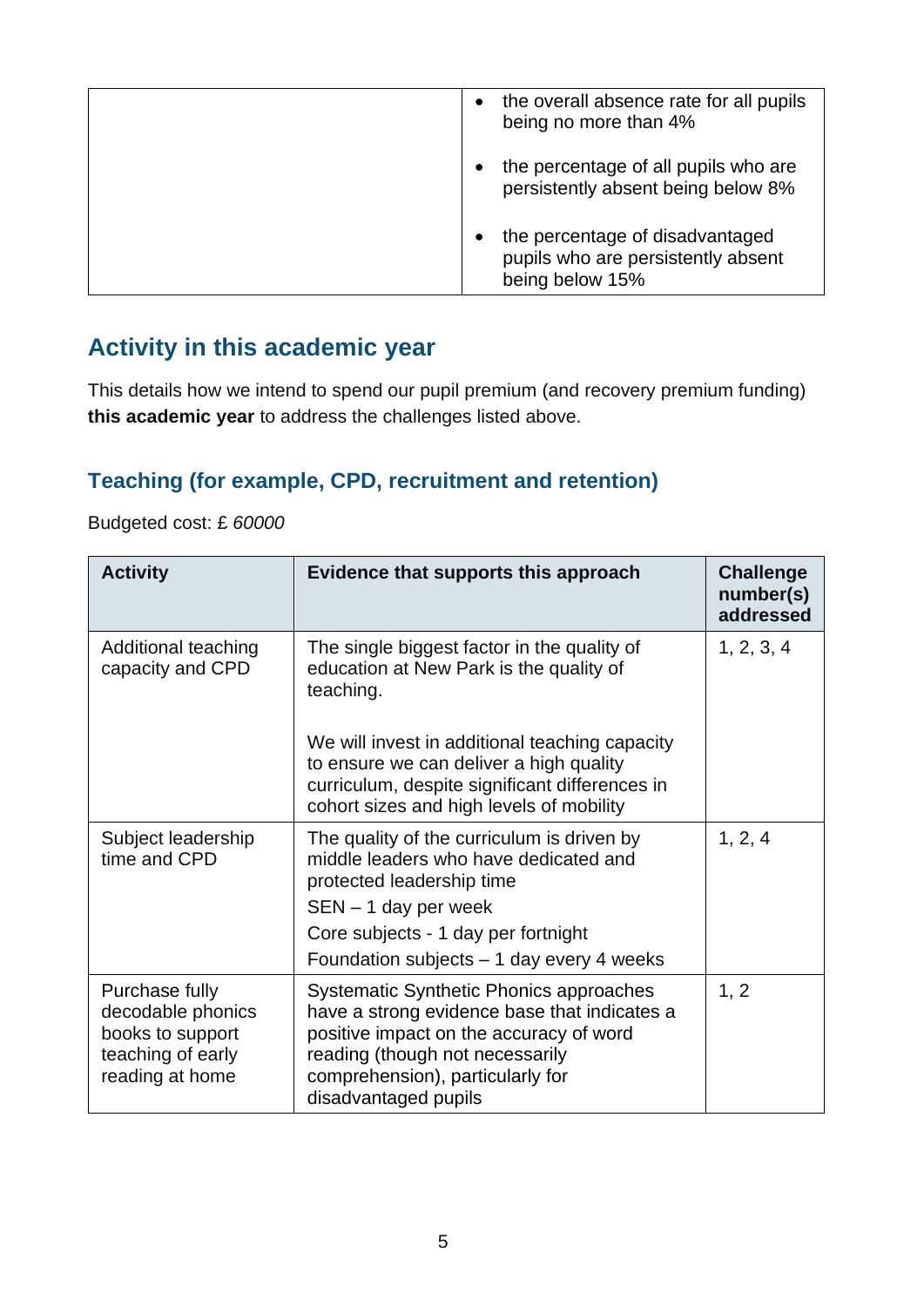#### **Targeted academic support (for example, tutoring, one-to-one support structured interventions)**

Budgeted cost: £ 10000

| <b>Activity</b>                                                                                                                                                                                                                                                           | Evidence that supports this approach                                                                                                                                                                                                                                                                                                                                           | <b>Challenge</b><br>number(s)<br>addressed |
|---------------------------------------------------------------------------------------------------------------------------------------------------------------------------------------------------------------------------------------------------------------------------|--------------------------------------------------------------------------------------------------------------------------------------------------------------------------------------------------------------------------------------------------------------------------------------------------------------------------------------------------------------------------------|--------------------------------------------|
| <b>Additional phonics</b><br>sessions targeted at<br>disadvantaged pupils<br>who require further<br>phonics support                                                                                                                                                       | Phonics approaches have a strong evidence<br>base indicating a positive impact on pupils,<br>particularly from disadvantaged backgrounds.<br>Targeted phonics interventions have been<br>shown to be more effective when delivered as<br>regular sessions over a period up to 12<br>weeks:<br><b>Phonics   Toolkit Strand   Education</b><br><b>Endowment Foundation   EEF</b> | 1, 2, 4, 5                                 |
| Engaging with the<br><b>National Tutoring</b><br>Programme to<br>provide school-led<br>tutoring for pupils<br>whose education has<br>been most impacted<br>by the pandemic. A<br>significant proportion<br>of the pupils who<br>receive tutoring will<br>be disadvantaged | Tuition targeted at specific needs and<br>knowledge gaps can be an effective method to<br>support low attaining pupils or those falling be-<br>hind, both one-to-one:<br>One to one tuition   EEF (educationendow-<br>mentfoundation.org.uk)<br>And in small groups:<br>Small group tuition   Toolkit Strand   Education<br><b>Endowment Foundation   EEF</b>                  | 1, 2, 4, 5                                 |

#### **Wider strategies (for example, related to attendance, behaviour, wellbeing)**

Budgeted cost: £ *10000*

| <b>Activity</b>                                                                     | Evidence that supports this approach                                                                                                                                                                                                                                                                                                                  | <b>Challenge</b><br>number(s)<br>addressed |
|-------------------------------------------------------------------------------------|-------------------------------------------------------------------------------------------------------------------------------------------------------------------------------------------------------------------------------------------------------------------------------------------------------------------------------------------------------|--------------------------------------------|
| Appointing a Family<br>support worker to<br>work with families two<br>days per week | Parents play a crucial role in supporting their<br>children's learning, and levels of parental<br>engagement are consistently associated with<br>better academic outcomes. Evidence from the<br>Teaching and Learning Toolkit suggests that<br>effective parental engagement can lead to<br>learning gains of +3 months over the course of<br>a year. | 3, 4, 5                                    |
| Hardship fund                                                                       | Based on our experiences we have identified<br>a need to set a small amount of funding aside                                                                                                                                                                                                                                                          | 3                                          |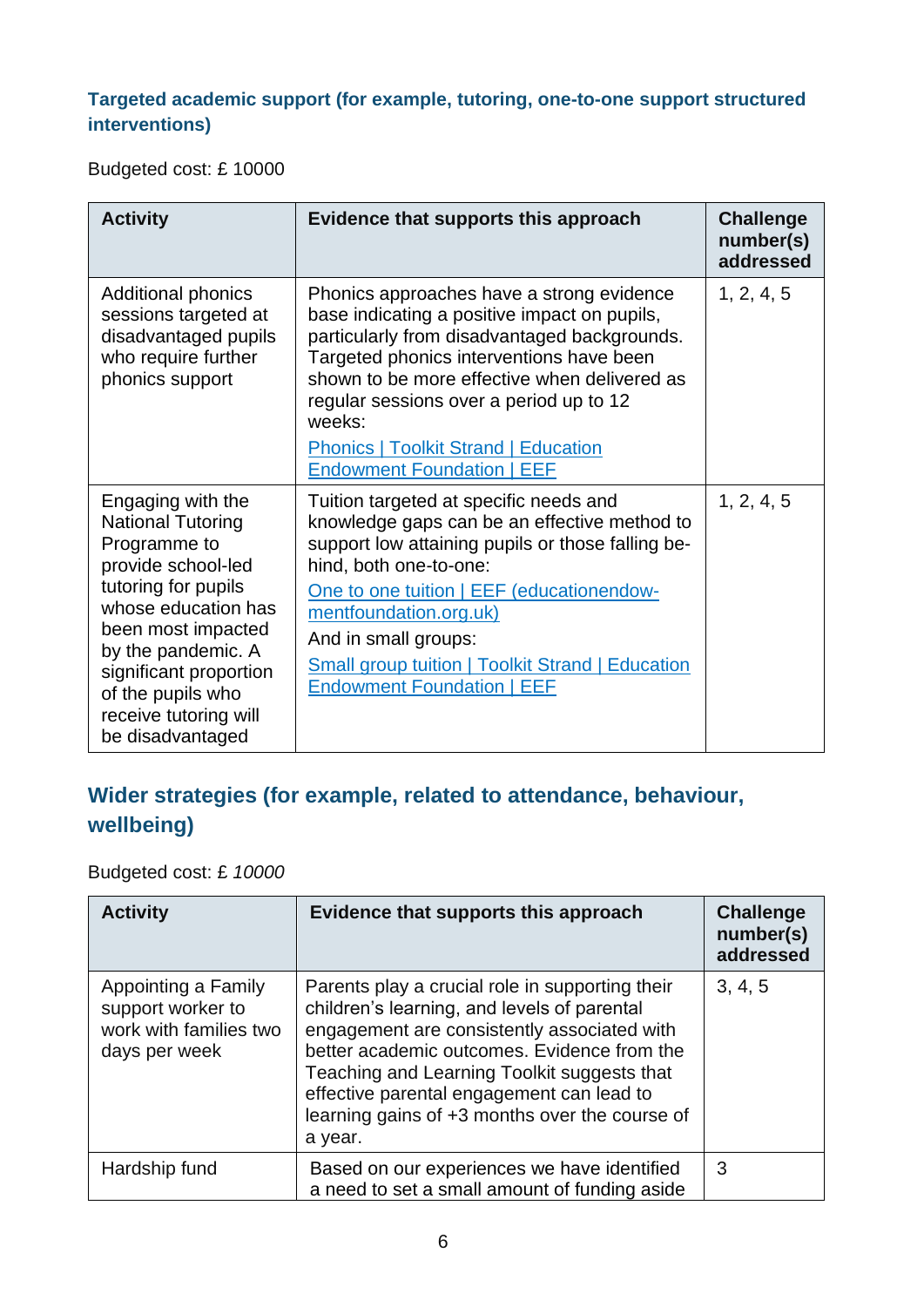|                                                                                                                         | to respond quickly to needs that have not yet<br>been identified.                                                                                                                                                    |      |
|-------------------------------------------------------------------------------------------------------------------------|----------------------------------------------------------------------------------------------------------------------------------------------------------------------------------------------------------------------|------|
| Development of<br>community hub,<br>grocery and<br>playgroup                                                            | Providing a space for families to purchase<br>food and essentials at reduced price, receive<br>support and access services will strengthen<br>our families, ensuring children are supported<br>to achieve in school. | 3, 4 |
| <b>Embedding principles</b><br>of good practice set<br>out in the DfE's<br><b>Improving School</b><br>Attendance advice | The DfE guidance has been informed by<br>engagement with schools that have<br>significantly reduced levels of absence and<br>persistent absence.                                                                     | 6    |

#### **Total budgeted cost: £** *80000*

Part B: Review of outcomes in the previous academic year

#### **Pupil premium strategy outcomes**

This details the impact that our pupil premium activity had on pupils in the 2020 to 2021 academic year.

Our internal assessments during 2020/21 suggested that the performance of disadvantaged pupils was lower in key areas of the curriculum.

Our assessment of the reasons for these outcomes points primarily to Covid-19 impact, which heavily disrupted teaching and learning throughout the year. As evidenced in schools across the country, school closure was most detrimental to our disadvantaged pupils. The impact was mitigated by offering a school place to every child we deemed to be disadvantaged, alongside children of key workers, and by maintaining a high quality curriculum, including during periods of partial closure.

Attendance continues to be a focus of our pupil premium plan as gaps between disadvantaged and non-disadvantaged pupils widened during 2019/20 and 2020/21.

Our assessments and observations indicated that pupil behaviour, wellbeing and mental health were significantly impacted last year, primarily due to COVID-19-related issues. The impact was particularly acute for disadvantaged pupils. We used pupil premium funding to provide wellbeing support for all pupils, and targeted interventions where required.